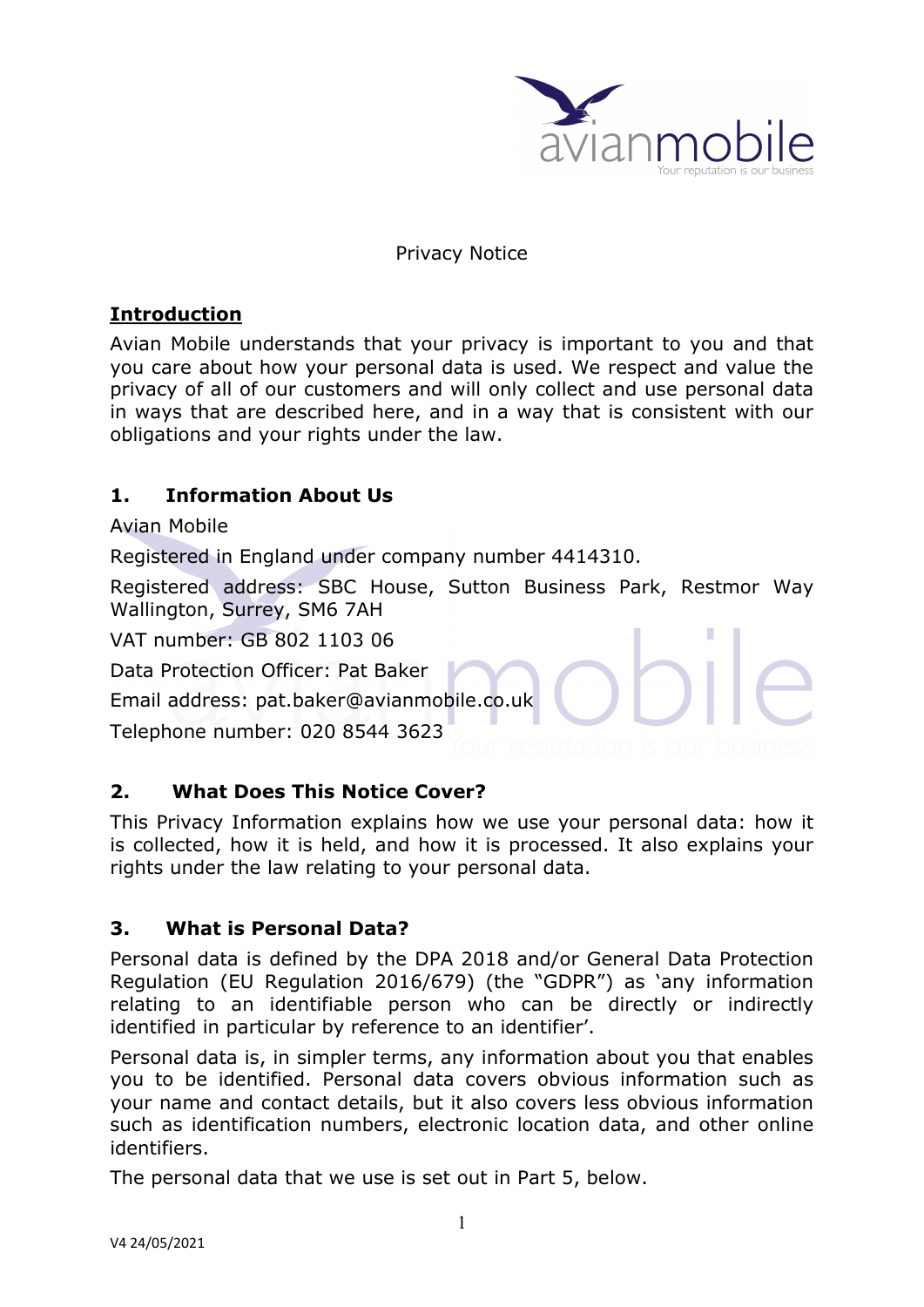## **4. What Are My Rights?**

Under the DPA 2018 and/or GDPR, you have the following rights, which we will always work to uphold:

- The right to be informed about our collection and use of your personal data. This Privacy Notice should tell you everything you need to know, but you can always contact us]to find out more or to ask any questions using the details in Part 11.
- The right to access the personal data we hold about you. Part 10 will tell you how to do this.
- The right to have your personal data rectified if any of your personal data held by us is inaccurate or incomplete. Please contact us using the details in Part 11 to find out more.
- The right to be forgotten, i.e. the right to ask us to delete or otherwise dispose of any of your personal data that we have. Please contact us using the details in Part 11 to find out more.
- The right to restrict (i.e. prevent) the processing of your personal data.
- The right to object to us using your personal data for a particular purpose or purposes.
- The right to data portability. This means that, if you have provided personal data to us directly, we are using it with your consent or for the performance of a contract, and that data is processed using automated means, you can ask us for a copy of that personal data to re-use with another service or business in many cases.
- Rights relating to automated decision-making and profiling. [we do not use your personal data in this way] OR [Part 6 explains more about how we use your personal data, including [automated decision-making] AND/OR [profiling]].

For more information about our use of your personal data or exercising your rights as outlined above, please contact us using the details provided in Part 11.

Further information about your rights can also be obtained from the Information Commissioner's Office or your local Citizens Advice Bureau.

If you have any cause for complaint about our use of your personal data, you have the right to lodge a complaint with the Information Commissioner's Office.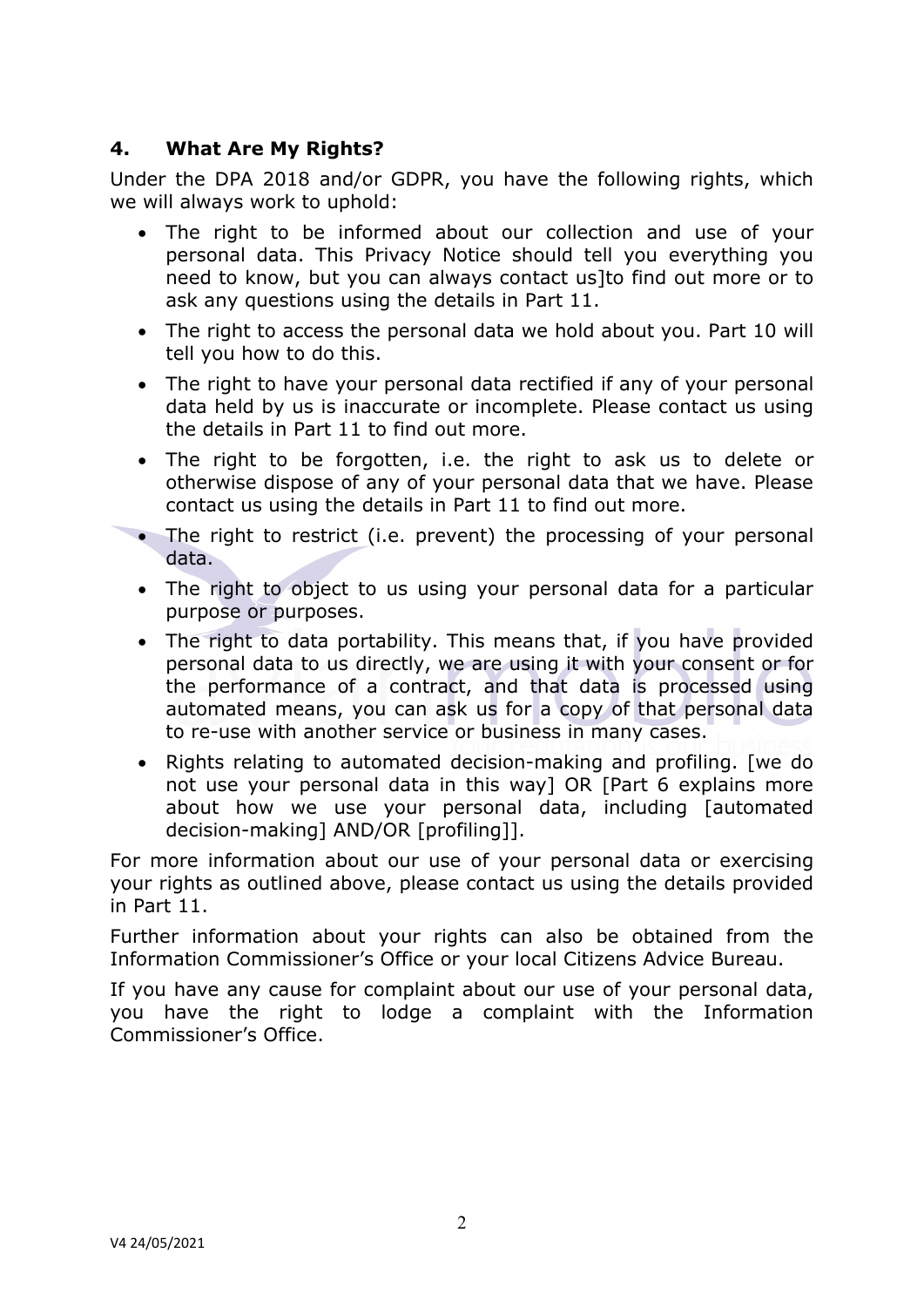# **5. What Personal Data Do You Collect?**

We may collect some or all of the following personal data (this may vary according to your relationship with us):

- Name:
- Address:
- Email address:
- Telephone number;
- Business name:
- Job title:
- Vehicle Registration Number
- Payment information;

### **6. How Do You Use My Personal Data?**

Under the DPA 2018 and/or GDPR, we must always have a lawful basis for using personal data. This may be because the data is necessary for our performance of a contract with you, because you have consented to our use of your personal data, or because it is in our legitimate business interests to use it. Your personal data may be used for one of the following purposes: г

- Providing and managing your account.
- Supplying our products and services to you. Your personal details are required in order for us to enter into a contract with you.
- Personalising and tailoring our products and services for you.
- Communicating with you. This may include responding to emails or calls from you.
- Supplying you with information by email and post that you have opted-in to (you may unsubscribe or opt-out at any time by emailing info@avianmobile.co.uk.)

With your permission and/or where permitted by law, we may also use your personal data for marketing purposes, which may include contacting you by email, telephone, text message and post with information, news, and offers on our products and services. You will not be sent any unlawful marketing or spam. We will always work to fully protect your rights and comply with our obligations under the DPA 2018 and/or GDPR and the Privacy and Electronic Communications (EC Directive) Regulations 2003, and you will always have the opportunity to opt-out.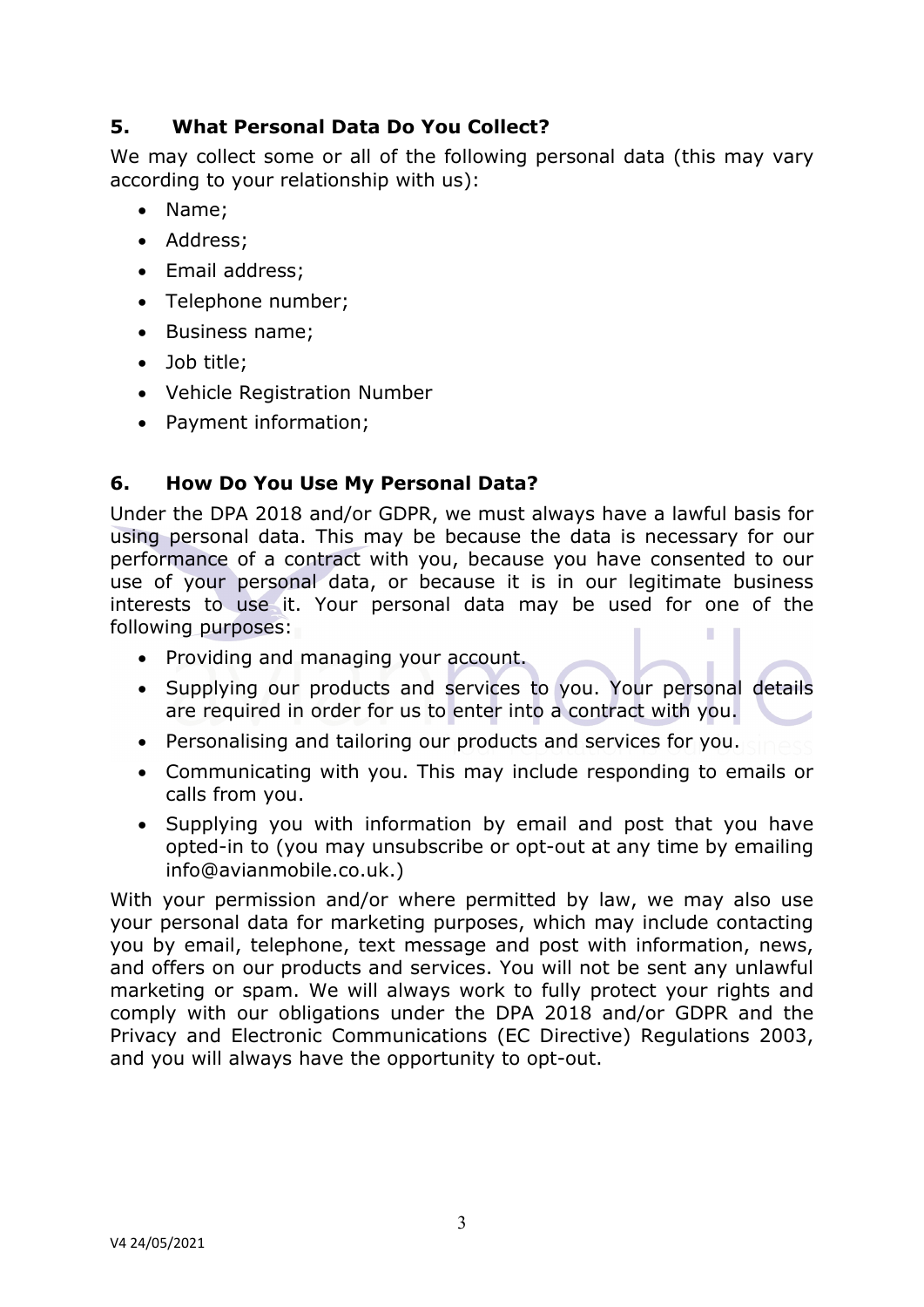# **7. How Long Will You Keep My Personal Data?**

We will not keep your personal data for any longer than is necessary in light of the reason(s) for which it was first collected.

#### **8. How and Where Do You Store or Transfer My Personal Data?**

Personal data is stored in a secured, temperature controlled server room which can only be accessed with electronic key fob. This means that it will be fully protected under the DPA 2018 and/or GDPR.

We have appropriate security measures in place to prevent personal data from being accidentally lost, or used or accessed in an unauthorised way. We limit access to your personal data to those who have a genuine business need to know it. Those processing your information will do so only in an authorised manner and are subject to a duty of confidentiality.

We also have procedures in place to deal with any suspected data security breach. We will notify you and any applicable regulator of a suspected data security breach where we are legally required to do so.

## **9. Do You Share My Personal Data?**

We will not share any of your personal data with any third parties for any purposes, subject to one important exception.

In some limited circumstances, we may be legally required to share certain personal data, which might include yours, if we are involved in legal proceedings or complying with legal obligations, a court order, or the instructions of a government authority.

### **10. How Can I Access My Personal Data?**

If you want to know what personal data we have about you, you can ask us for details of that personal data and for a copy of it (where any such personal data is held). This is known as a "subject access request".

All subject access requests should be made in writing and sent to the email or postal addresses shown in Part 11.

There is not normally any charge for a subject access request. If your request is 'manifestly unfounded or excessive' (for example, if you make repetitive requests) a fee may be charged to cover our administrative costs in responding.

We will respond to your subject access request within one month of receiving it. Normally, we aim to provide a complete response, including a copy of your personal data within that time. In some cases, however, particularly if your request is more complex, more time may be required up to a maximum of three months from the date we receive your request. You will be kept fully informed of our progress.